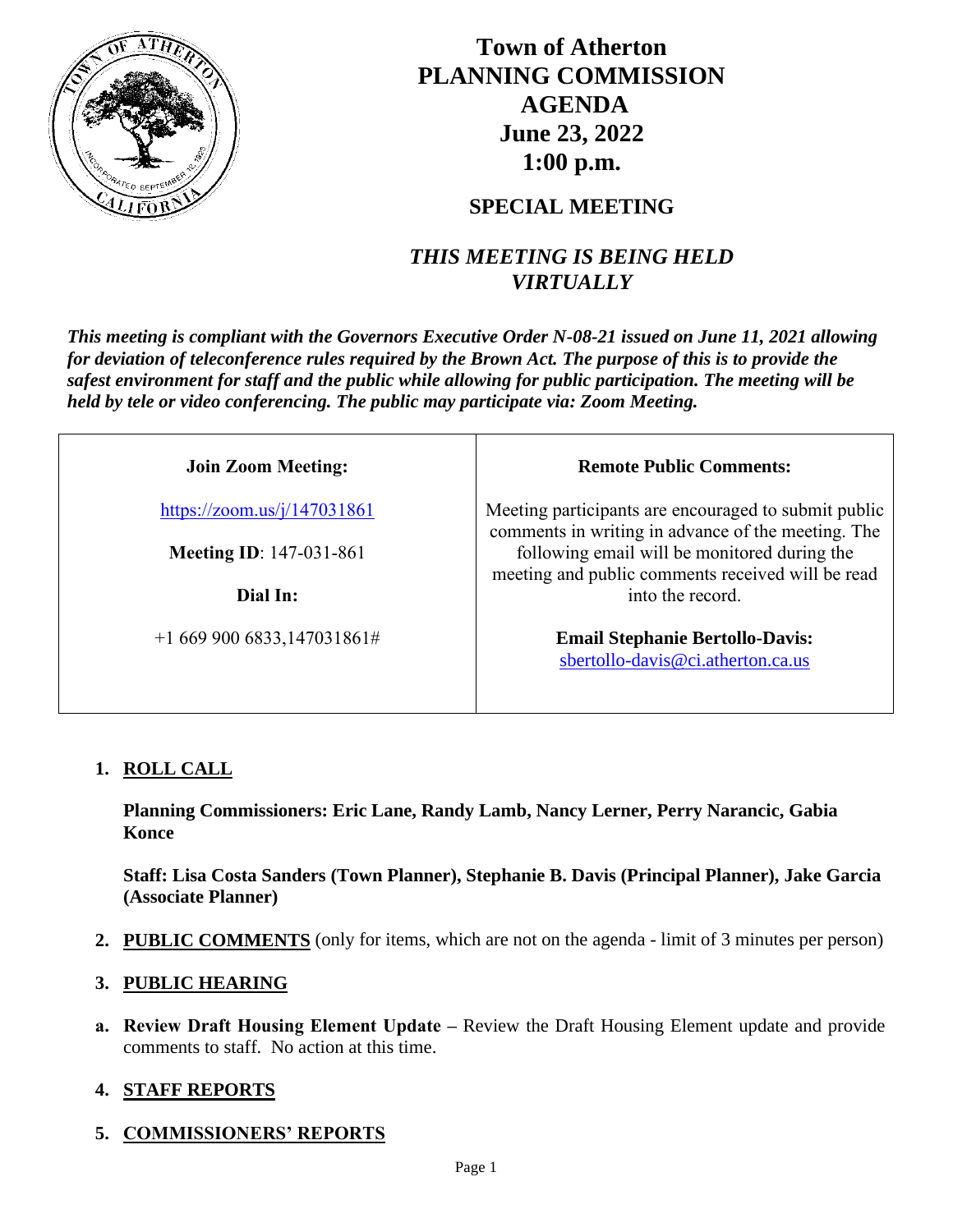### **6. ADJOURN**

*If you challenge a Town zoning, planning, or any other decision in court, you may be limited to raising only those issues you or someone else raised at the public hearing described in this agenda, or in written correspondence delivered to the City Council at, or prior to, the public hearing. Judicial review of any Town administrative decision may be had only if a petition is filed with the court not later than the 90th day following the date upon which the decision becomes final. Judicial review of environmental determinations may be subject to a shorter time period.*

*Copies of all staff reports and documents subject to disclosure that relate to each item of business referred to on the agenda are available for public inspection by 5:00 p.m. the Friday before each regularly scheduled Planning Commission meeting at the Atherton Library, 2 Dinklespiel, Station Lane, and the Town Administrative Offices, 80 Fair Oaks Lane, Atherton, CA 94027.*

*In compliance with SB 343, materials related to an item on this Agenda submitted to the Planning Commission after distribution of the agenda packet are available for public inspection in the Town Administrative Offices, 80 Fair Oaks Lane, during normal business hours.*

*Planning Commission decisions are appealable by any aggrieved person to the City Council within 10 days of the date of the decision.*

Pursuant to the Americans with Disabilities Act, if you need special assistance in this meeting, please contact the City Clerk's Office at (650) 752-0500. Notification of 48 hours prior to the meeting will enable the City to make reasonable arrangements to ensure accessibility to this meeting. (29 CRF 35.104 ADA Title II)

Dated & Posted 6/16/22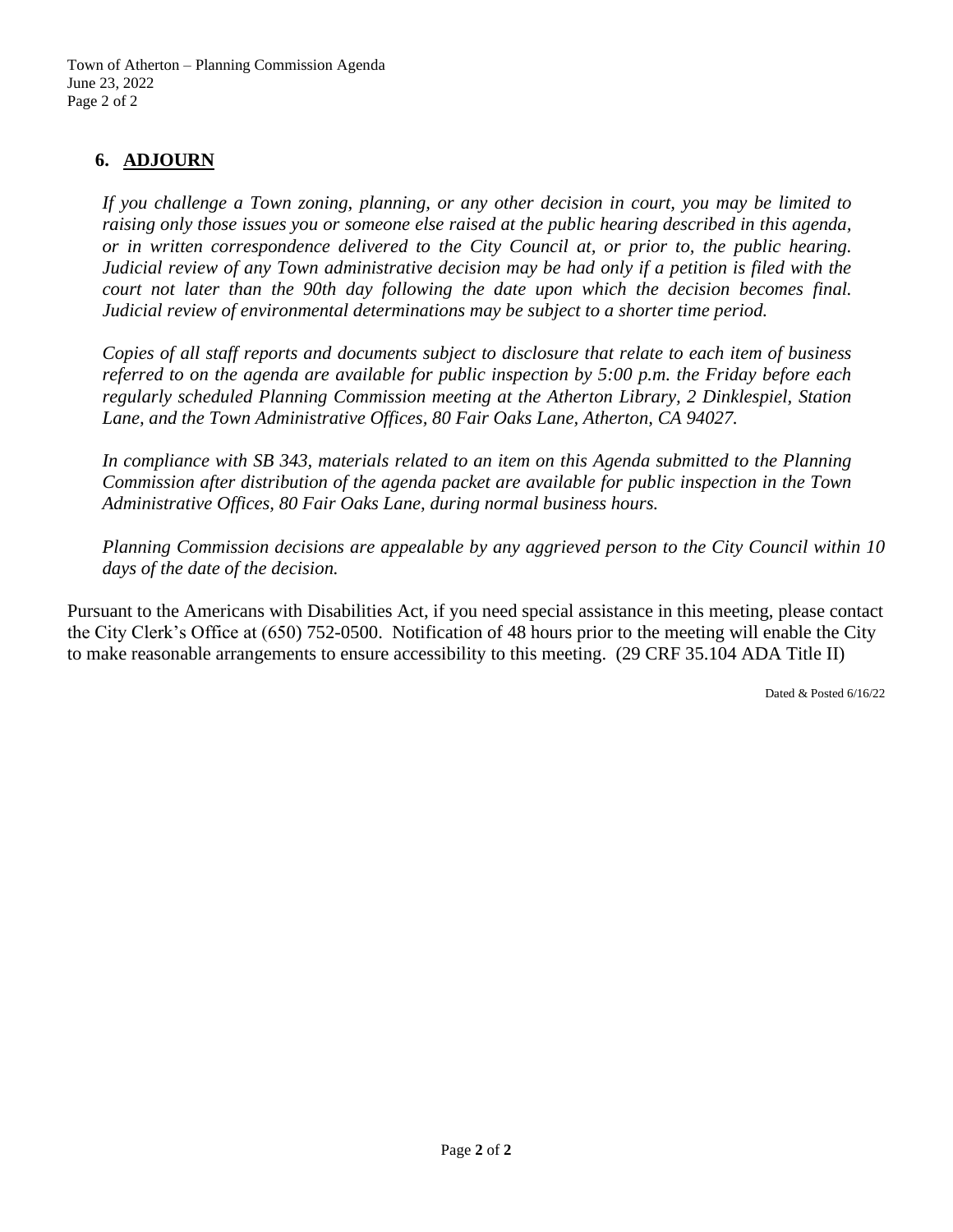

**Item No. Town of Atherton**

## **PLANNING COMMISSION STAFF REPORT**

- **TO: PLANNING COMMISSIONERS**
- **FROM: LISA COSTA SANDERS, TOWN PLANNER**
- **DATE: FOR THE JUNE 23, 2022 MEETING**

## **SUBJECT: REVIEW DRAFT HOUSING ELEMENT UPDATE**

#### **RECOMMENDATION**

Review the Draft Housing Element update and provide comments to staff. No action at this time.

### **BACKGROUND**

All California cities and counties are required to accommodate their fair share of regional housing need in its General Plan. The next Housing Element cycle covers the period of 2023 through 2031 and is required to be certified by the State by January 1, 2023.

The [Final RHNA for the Bay Area](https://abag.ca.gov/sites/default/files/documents/2021-12/Final_RHNA_Allocation_Report_2023-2031-approved_0.pdf) [\(https://abag.ca.gov/sites/default/files/documents/2021-](https://abag.ca.gov/sites/default/files/documents/2021-12/Final_RHNA_Allocation_Report_2023-2031-approved_0.pdf) [12/Final\\_RHNA\\_Allocation\\_Report\\_2023-2031-approved\\_0.pdf\)](https://abag.ca.gov/sites/default/files/documents/2021-12/Final_RHNA_Allocation_Report_2023-2031-approved_0.pdf) was adopted by the Association of Bay Area Governments (ABAG) Executive Board on December 16, 2021. The Town's allocation for the period of 2023-2031 is as follows:

| <b>Income Level</b>                                                    | <b>Housing Units</b> |
|------------------------------------------------------------------------|----------------------|
| Very Low (less than 50% of area median income)                         | 94                   |
| Max income of \$63,950 for single person to \$91,350 for family of 4   |                      |
| Low (50% - 80% of area median income)                                  | 54                   |
| Max income of \$102,450 for single person to \$146,350 for family of 4 |                      |
| Moderate (80-120% of area median income)                               | 56                   |
| Max income of \$125,640 for single person to \$179,520 for family of 4 |                      |
| Above Moderate (more than 120% of area median income)                  | 144                  |
| Market rate housing                                                    |                      |
| Total                                                                  | 348                  |

The City Council held a joint session with the Planning Commission on April 28, 2021 to discuss the Housing Element process and provide direction to staff on potential strategies to consider. The City Council, at its January 12, 2022, February 24, 2022 and March 16, 2022 meetings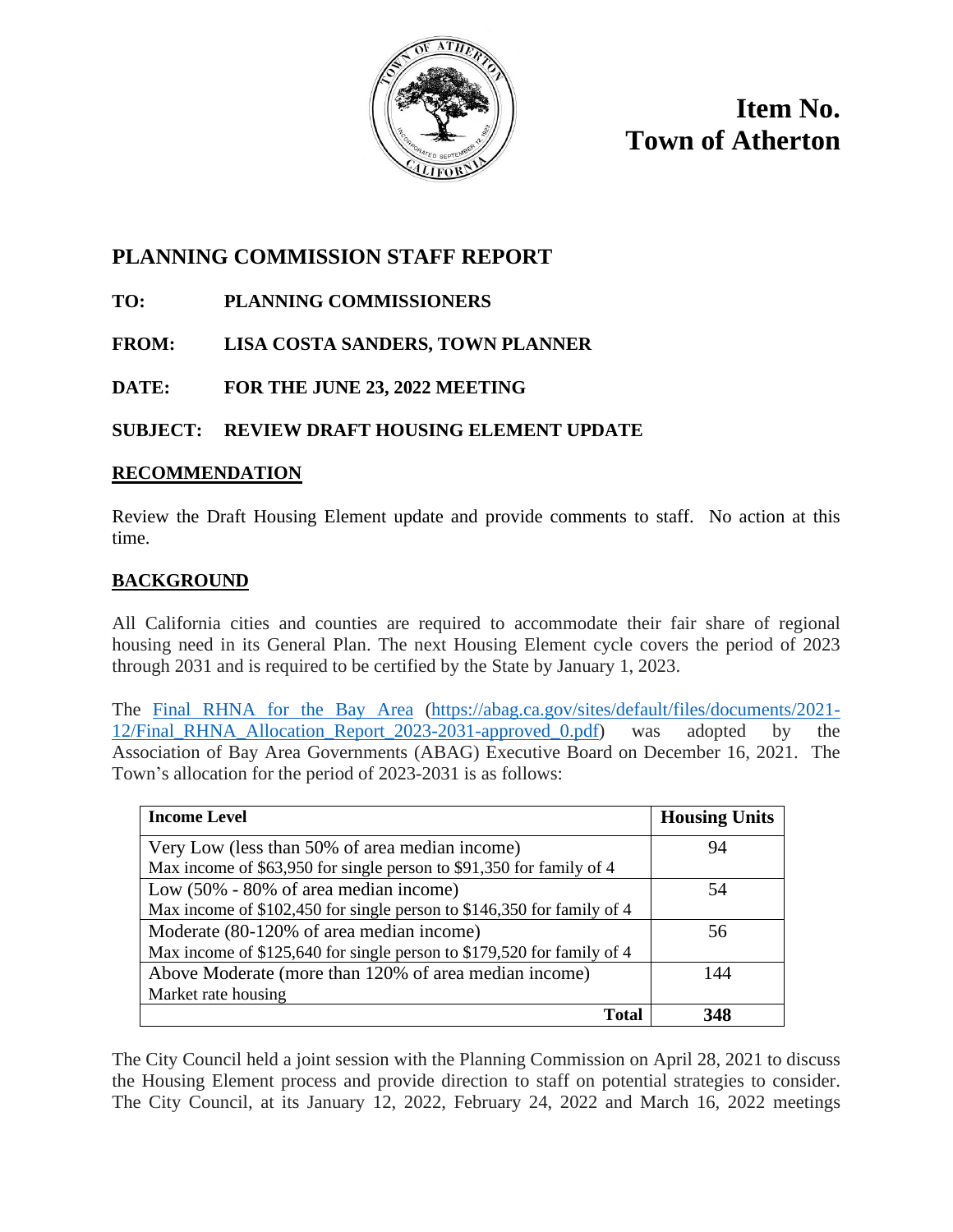received update reports from Staff on the initial strategies and provided direction. The Town hosted a Community Open House on April 26, 2022 from 5:00 p.m. until 7:00 p.m. at the Holbrook Palmer Park Pavilion to discuss potential strategies with the community and receive input. The City Council met on May 18, 2022 to refine the housing strategies and again on May 24, 2022 to provide additional direction on site selection.

The Draft Housing Element was released on June 10, 2022 for a 30-day public review and comment period. The Draft Housing Element is available on the Town's website: [https://www.ci.atherton.ca.us/DocumentCenter/View/10417/Atherton-Draft-Housing-](https://www.ci.atherton.ca.us/DocumentCenter/View/10417/Atherton-Draft-Housing-Element_Complete_6_9_2022)Element Complete 6 9 2022. At the end of the comment period, the Town has 10 working days to consider the comments. The Town will then transmit the Draft Housing Element to the State Department of Housing and Community Development (HCD) for its 90-day preliminary review and comment period.

This meeting is intended to provide an overview to the Planning Commission on the Draft Housing Element and an opportunity to receive Planning Commission comments as well as public comments.

## **ANALYSIS**

The Town's Housing Element is required to plan for the development of 348 new housing units over the next eight years. The City Council discussed past and future housing production driven by accessory dwelling units, the potential for SB 9 related lot splits, existing vacant parcel development, a potential multi-family overlay zone, and school and facility site development. Staff incorporated feedback from the Council as well as historical production experience in the Town and future expectations. In addition to the required analysis, the Draft Housing Element includes the following programs to achieve the housing production requirement:

### **A. Accessory Dwelling Unit (ADU) Production**

The Town currently allows the development of one Accessory Dwelling Unit (ADU) of up to 1,200 square feet and a Junior ADU (JADU) of up to 500 square feet per single family property. ADUs and JADUs are eligible to be exempted from the maximum floor area for the property.

The Town estimates approximately 35 new ADU/JADU units will be developed each year during the next housing element cycle, for a total of 280 new units. To further encourage rental of the units, the Town will partner with a local non-profit organization to assist in matching property owners with interested renters.

#### **B. Allow Multi-Family Housing at Schools, Adjacent to Schools and at the Cal Water Bear Gulch Reservoir Site**

Public and private schools in Atherton are located within the Public Facilities and Schools (PFS) zone which currently allows teacher housing with a Conditional Use Permit. The Town plans to amend the PFS zone to allow multifamily housing at the schools by right and adjust the setback and height limit to accommodate the new housing development. The Town will also consider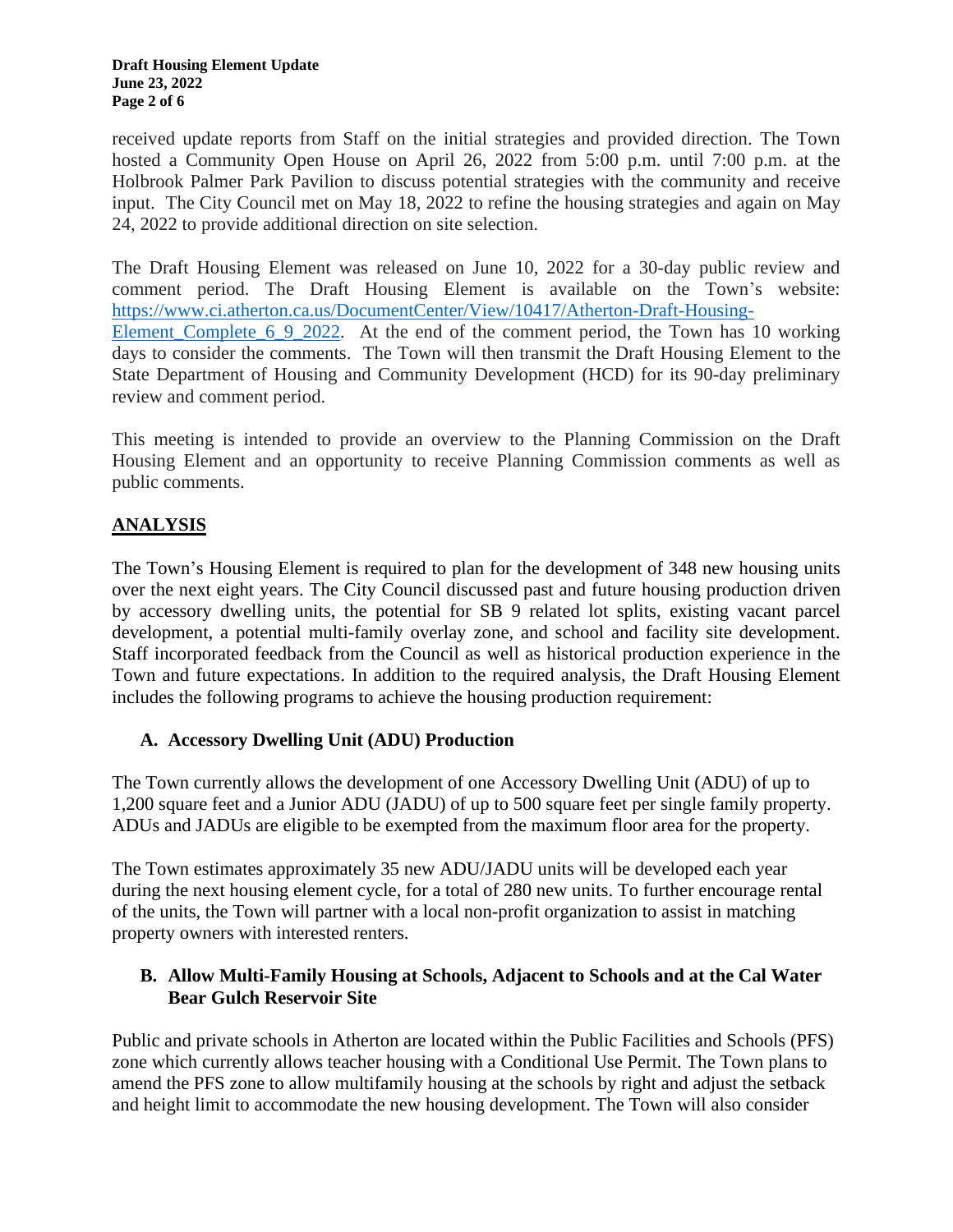expanding the PFS zone to adjacent properties to allow multi-family housing if acquired by the school.

There are currently caretaker housing units for employees of Cal Water at the Bear Gulch Reservoir site. The Town will also allow additional housing units at this site for Cal Water employees to assist with its emergency preparedness and distant employee commutes.

### **C. Townhouse Overlay Zones**

As it is unlikely HCD will support the Town's Housing Element without multifamily housing, the City Council discussed the options to adopt an overlay Zone that would apply to a select number of single-family zoned properties. The new overlay zone would allow up to 6-16 dwelling units per acre. Councilmembers reviewed several maps with optional areas to apply the zone and provided direction to limit the overlay to the following areas:

| <b>Address</b> | Lot Size | Proposed density | Maximum     | Anticipated  |
|----------------|----------|------------------|-------------|--------------|
|                |          |                  | Development | development* |
|                |          |                  | Capacity    |              |
| 23 Oakwood     | 1.62     | 16 units/acre    | 26 units    | 26           |
| $264$ Bay      | 0.91     | 6 units/acre     | 6 units     |              |
| 296 Bay        | 0.93     | 6 units/acre     | 6 units     |              |
| 318 Bay        | 0.94     | 6 units/acre     | 6 units     |              |
| 352 Bay        | 0.92     | 6 units/acre     | 6 units     |              |
| 999 Ringwood   | 0.9      | 6 units/acre     | 6 units     |              |
| 170 Atherton   | 4.0      | 8 units/acre     | 32 units    | 32           |
| 290 Polhemus   | 5.0      | 8 units/acre     | 40 units    |              |
| 97 Santiago    | 1.42     | 6 units/acre     | 9 units     |              |
|                |          | total            | 137 units   | 58 units     |

\* Anticipated development this RHNA cycle based on property owner/developer interest

With an overlay zone, single family homes would remain a permitted use and property owners would have the option to construct multifamily housing units up to the permitted density listed above. A portion of the new units would be restricted as affordable housing.

### **D. New Housing Units Resulting from SB 9**

California State Senate Bill (SB) 9, effective January 1, 2022, requires jurisdictions to permit the splitting of single family lots into two parcels and the construction of up to two primary dwelling units on each parcel. The City Council adopted implementing regulations to encourage the new development comply with current setbacks, floor area and height limits. Based on recent interest from property owners, the Town estimates a total of 80 new housing units from SB 9 projects over the next eight years.

## **Anticipated Production**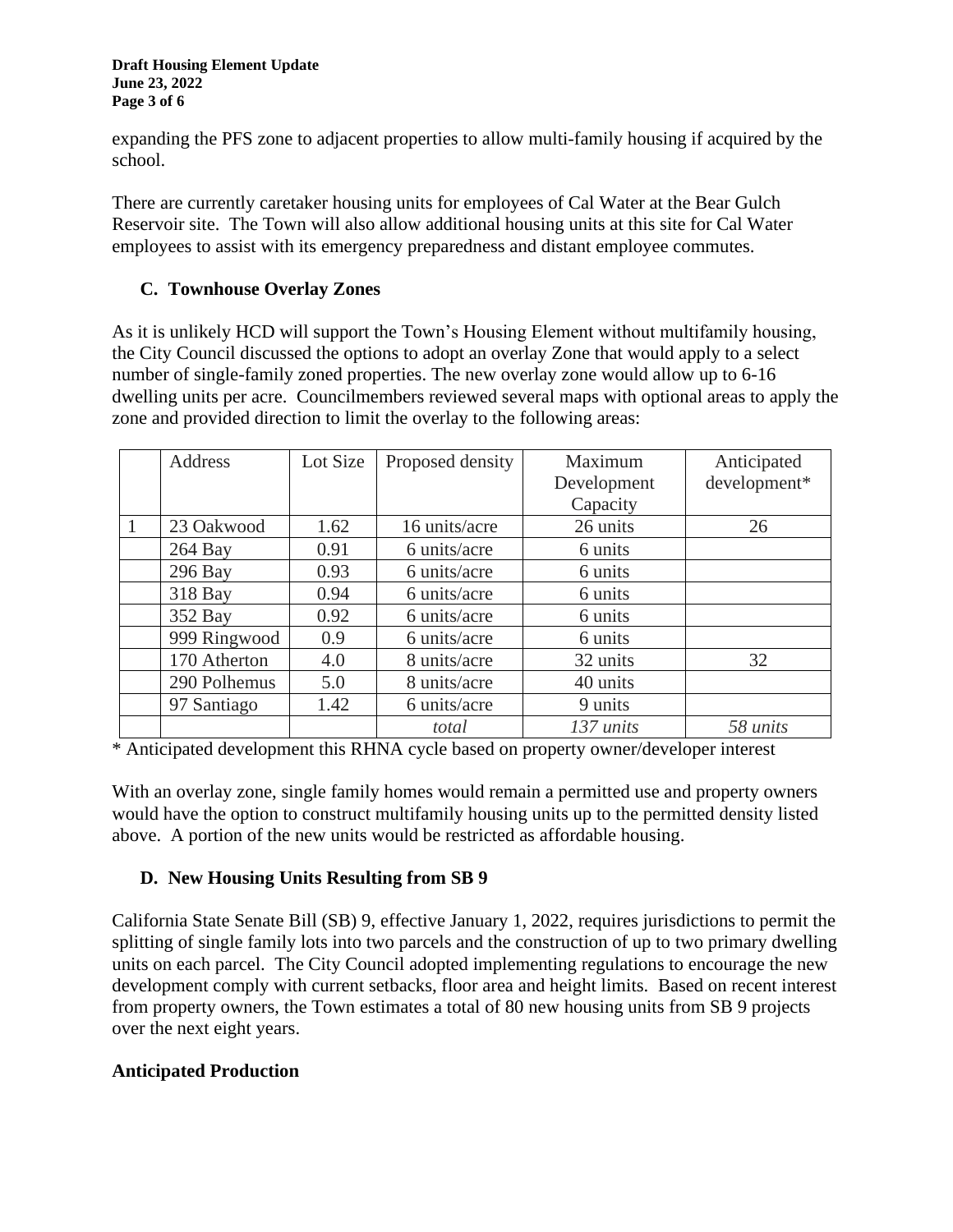#### **Draft Housing Element Update June 23, 2022 Page 4 of 6**

|                                      | <b>Very</b>    | Low   | Mod   | <b>Above Mod</b> | <b>Total</b> |
|--------------------------------------|----------------|-------|-------|------------------|--------------|
|                                      | Low            |       |       |                  |              |
| <b>ADUs</b>                          | 84             | 84    | 84    | 28               | 280          |
| Lot Splits (SB9)                     |                |       |       | 80               | 80           |
| <b>Vacant Sites</b>                  |                |       |       | 10               | 10           |
| Townhouse overlay                    |                |       | 11    | 47               | 58           |
| School & Facility sites              | $\overline{4}$ | 10    | 10    | 10               | 34           |
| Total                                | 88             | 94    | 105   | 175              | 462          |
| <b>RHNA</b>                          | 94             | 54    | 56    | 144              | 348          |
| Amount above or below<br><b>RHNA</b> | $-6$           | $+40$ | $+49$ | $+31$            | $+114$       |

The production numbers in the table below are based on implementation of the programs listed above over the next 8-year housing element cycle:

#### **Community Open House and Outreach**

The Town hosted a well-attended Community Open House on April 26, 2022 from 5:00 p.m. until 7:00 p.m. The event was advertised with a town-wide mailer to each property owner, an email invitation to housing advocates that requested notification, several electronic news flash announcements and social media postings; as well as the mailed notifications to the identified properties considered by the Council for an overlay.

The event was set-up in an open house format where information was provided on each of the Housing Element strategies and participants were asked to provide their comments. This included a table on ADUs, affirmatively furthering fair housing policies, and strategies to reach the Town's housing allocation, including the multi-family overlay zone. To accommodate City Council and Planning Commissioner attendance, the open house was noticed as a Special Meeting. The Mayor provided welcoming comments and the Town Planner provided an overview of the event. Opportunities for public comments were provided. In addition to the Community Open House, Planning Staff provided information on the Housing Element programs at the Earth Day event at Holbrook Park that took place on Saturday, April 23, 2022.

Staff noted the following comments received at the outreach events:

- The Town should fight the new RHNA allocation and assess residents to pay the fine.
- The Town should fight SB 9.
- Concern with the location the chosen of multi-family properties.
- Concern that the selected multi-family properties may not realistically develop given recent property improvements (specifically the homes along Marsh Road).
- Several property owners expressed interest in having their property included in the multifamily overlay zone and asked more questions about potential development opportunities.
- Many residents supported allowing additional ADUs on properties and encouraging people to rent the units.
- Consider property tax incentives for renting ADUs at affordable rents.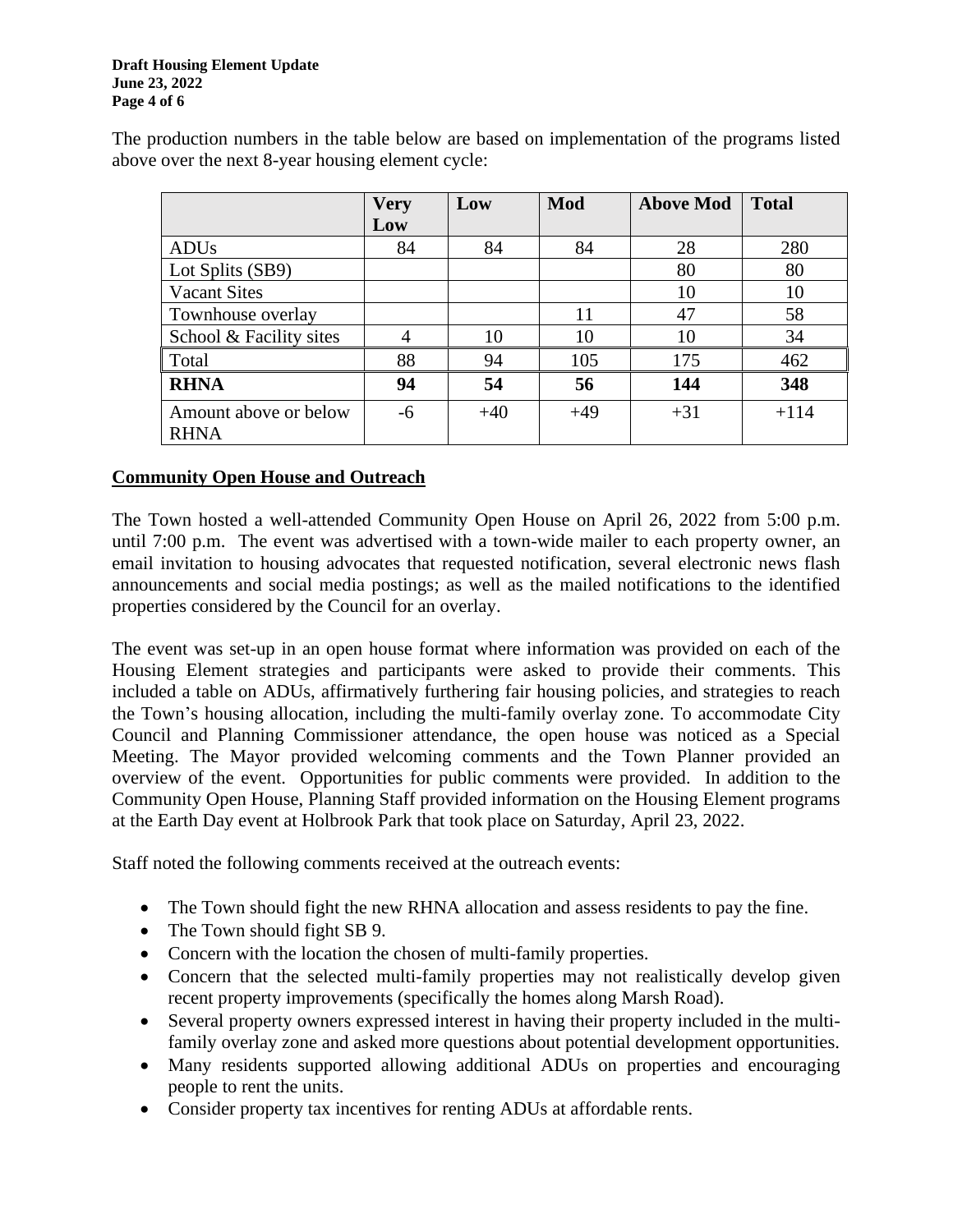- Allow ADUs to be built above garages.
- Concern with traffic from new multi-family housing, including potential development at or near school sites.
- The Town should be more inclusive, identifying sites for multi-family housing throughout the community and not just along the Town's perimeter. Specific comments were provided for sites to consider in West Atherton and along Alameda de las Pulgas.
- Consider a Housing Trust Fund with other jurisdictions (Woodside and Portola Valley).
- The Town should consider design standards for any multi-family development that is ultimately produced.

The Town mailed notification of the availability of the Draft Housing Element and this Planning Commission meeting to all property owners considered in the overlay zone and properties within 500' of the sites. Notice was also published in the Almanac and distributed through the Town's electronic and social media announcements.

## **NEXT STEPS**

As noted above, the Draft Housing Element is currently out for the 30-day public review and comment period. The City Council is scheduled to discuss the Draft Housing Element and comments at its July 20, 2023 meeting and will schedule a Special meeting the end of July to review any revisions to the Draft Housing Element and authorize its transmission to HCD.

While HCD is conducting its 90-day initial review of the Draft Housing Element, Staff plans to retain a consultant to assist the Town in developing the specific multi-family overlay zoning regulations. This will include interviews with interested parties, a community meeting, and a Study Session with the City Council and Planning Commission. This work will occur in July-September for adoption concurrently with the Housing Element.

Staff will revise the Draft Housing Element to incorporate HCD comments for consideration by the Planning Commission and adoption by the City Council in November/December 2022. The Housing Element is required to be certified by HCD by January 15, 2023.

Failure to obtain a certified Housing Element by that deadline can result in penalties and an accelerated timeline for housing and land use compliance actions.

### **PUBLIC NOTICE**

Public notification was achieved by posting the City Council agenda, with this agenda item being listed, at least 72 hours prior to the meeting in print and electronically. Information about the project is also disseminated via the Town's electronic News Flash and Atherton Online. There are approximately 1,200 subscribers to the Town's electronic News Flash publications. Subscribers include residents as well as stakeholders – to include, but not limited to, media outlets, school districts, Menlo Park Fire District, service providers (water, power and sewer), and regional elected officials.